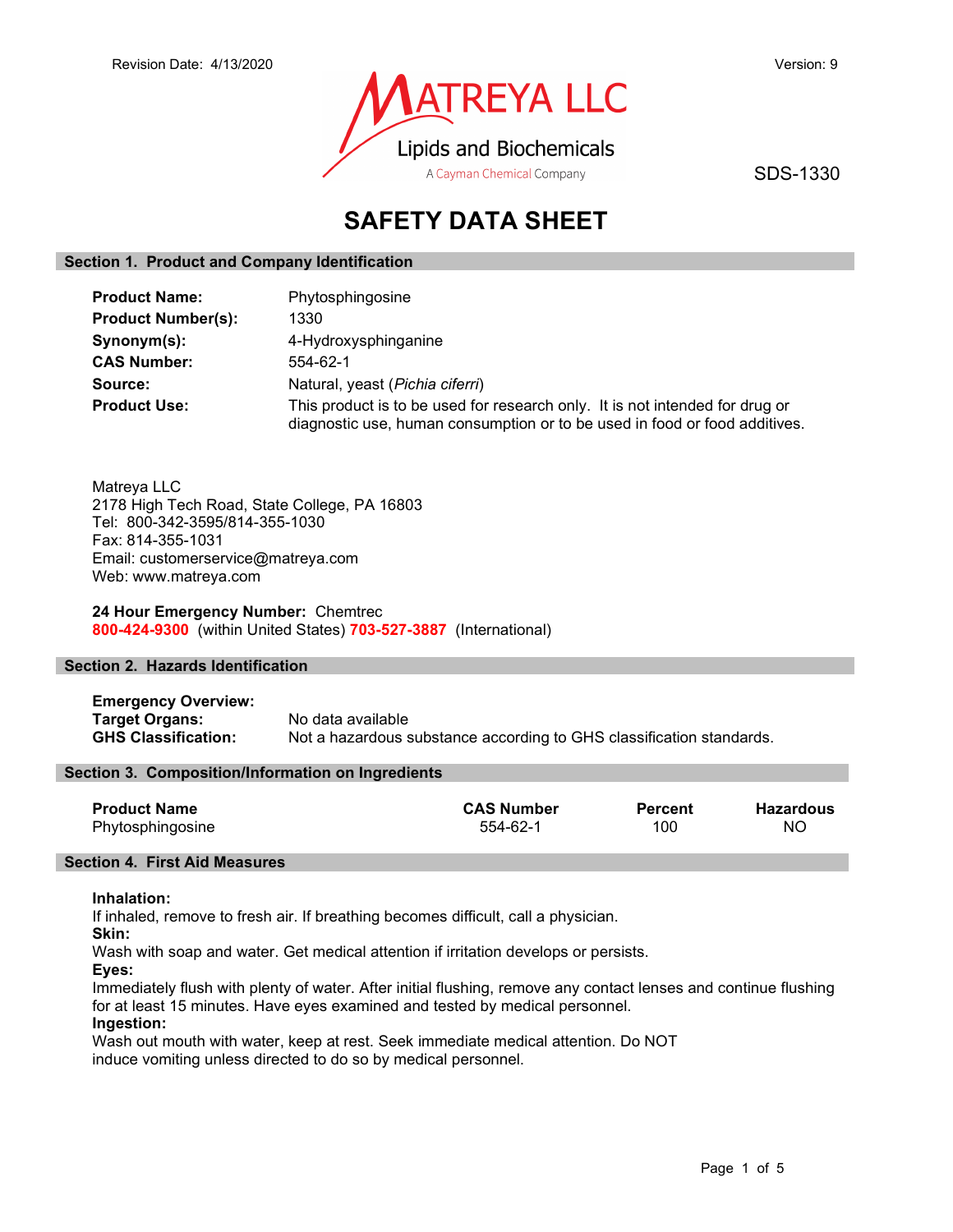## Section 5. Fire Fighting Measures

# Suitable extinguishing media: Use dry chemical, alcohol-resistant appropriate foam, carbon dioxide, or water spray. Specific hazards arising from the chemical: No data available Special protective actions for fire fighters: No data available Special protective equipment for fire fighters:

Wear breathing apparatus and use water spray to keep fire-exposed containers cool.

## Section 6. Accidental Release Measures

## Personal precautions:

Wear appropriate personal protective equipment. After contact with skin, wash immediately with plenty of water.

### Environmental precautions:

Do not let product enter drains.

## Methods and Materials for containment and cleaning up:

Sweep up and keep in suitable, closed container for disposal.

## Section 7. Handling and Storage

## Precautions for safe handling:

Avoid contact with eyes, skin or clothing. Do not ingest. Use only with adequate ventilation. Keep sealed when not in use. Wear appropriate personal protective equipment.

## Conditions for safe storage, including incompatibilities:

Recommended storage temperature: -20°C. Keep container tightly closed in a dry and well-ventilated place.

### Section 8. Exposure Controls/Personal Protection

This product contains no substances with occupational exposure limit values.

### Engineering Controls:

No specific ventilation required. Personal Protective Equipment:

### Respiratory protection:

Respiratory protection is not required. Where protection from nuisance levels of dusts are desired, use type N95 (US) or type P1 (EN 143) dust masks. Use respirators and components tested and approved under appropriate government standards such as NIOSH (US) or CEN (EU).

### Hand protection:

For prolonged or repeated contact use protective gloves. Recommended: Nitrile rubber Eye protection:

Safety eyewear should be worn at all times to avoid exposure to liquid splashes, mists, or dusts. Recommended: Safety glasses with side shields or goggles.

### Skin protection:

Protective clothing should be selected specifically for the working place, depending on concentration and quantity of the hazardous substances handled. Recommended: Lab coat

### Section 9. Physical and Chemical Properties

| Appearance:                              | Solid             |
|------------------------------------------|-------------------|
| Odor:                                    | No data available |
| <b>Odor threshold:</b>                   | No data available |
| pH:                                      | No data available |
| <b>Melting/Freezing point:</b>           | No data available |
| Initial boiling point and boiling range: | No data available |
| Flash point:                             | No data available |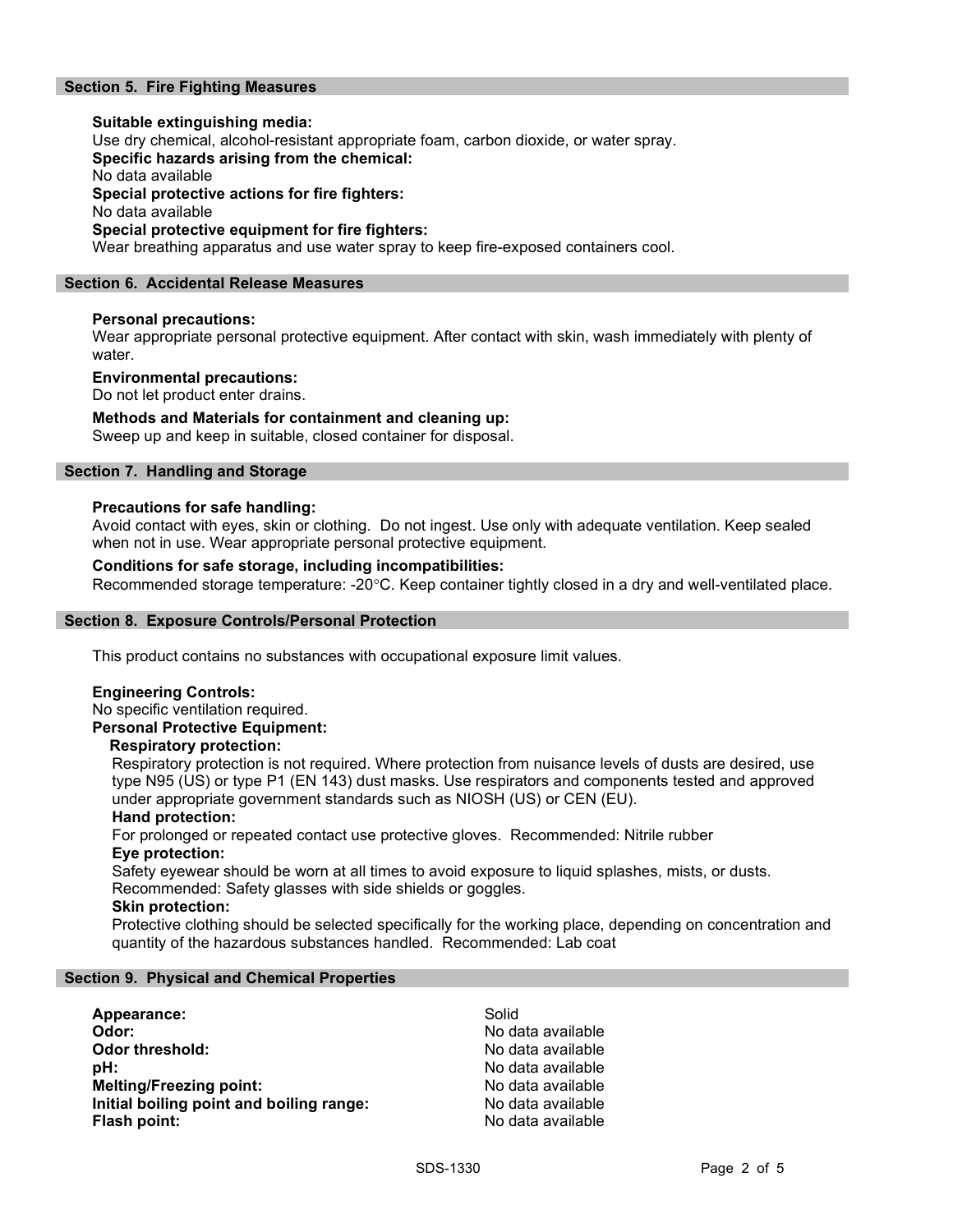Evaporation rate:<br>
Flammability (solid. gas): No data available Flammability (solid, gas):<br>
Upper/Lower flammability or explosive limit: No data available Upper/Lower flammability or explosive limit: Vapor pressure:  $\blacksquare$ Vapor density: No data available Relative density: No data available Solubility (ies): The Colubian Colubianol, methanol, chloroform/methanol, 2:1

Partition coefficient (n-octanol/water): No data available Auto-ignition temperature:  $\begin{array}{ccc} \text{Auto-ignition temperature:} & \text{No data available} \end{array}$ Decomposition temperature: **Viscosity:** No data available in the set of the set of the set of the set of the set of the set of the set of the set of the set of the set of the set of the set of the set of the set of the set of the set of the set of t Molecular formula: C18H39NO3 Molecular weight: 318

(warm)

## Section 10. Stability and Reactivity

### Reactivity:

Stable under recommended storage conditions.

Chemical stability: Stable under recommended storage conditions.

Possibility of hazardous reaction: No data available

Conditions to avoid: No data available

Incompatible materials: No data available

Hazardous decomposition products: No data available

# Section 11. Toxicological Information

### Acute toxicity:

No data available

Skin corrosion / irritation: No data available

Serious eye damage / irritation: No data available Respiratory or skin sensitization: No data available

# Germ cell mutagenicity:

No data available

# Carcinogenicity:

No component of this product present at levels greater than or equal to 0.1% is identified as a carcinogen or potential carcinogen by IARC, ACGIH, NTP or OSHA.

Reproductive toxicity: No data available

Specific target organ toxicity - single exposure: No data available

#### Specific target organ toxicity - repeated exposure: No data available

Aspiration hazard: No data available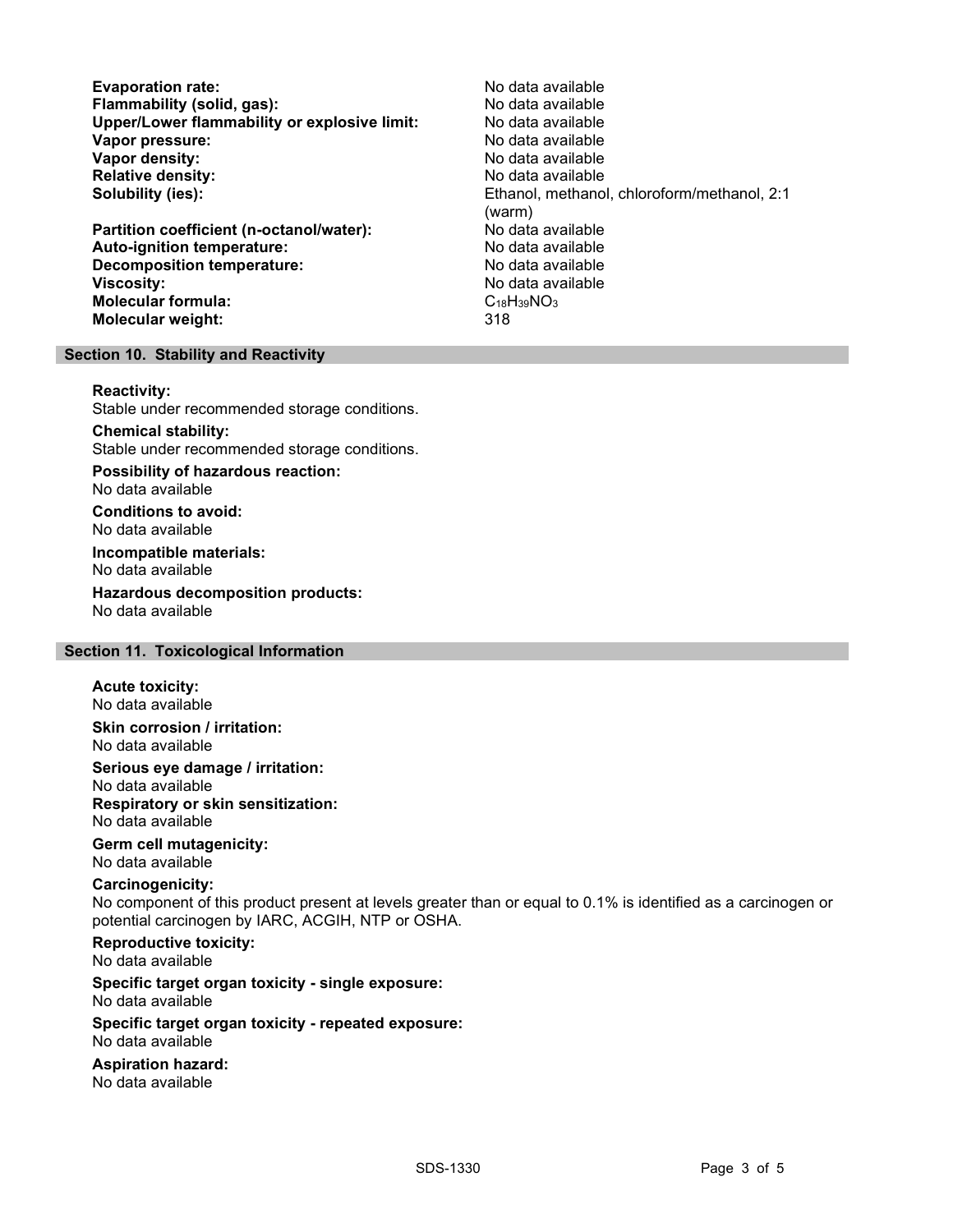## Section 12. Ecological Information

Toxicity: No ecological data available for this product. Persistence and degradability: No data available Bioaccumulative potential: No data available Bioaccumulation: No data available Mobility in soil: No data available Other adverse effects:

No data available

### Section 13. Disposal Consideration

#### Disposal methods:

Observe all federal, state and local environmental regulations.

### Section 14. Transportation Information

| DOT (US)<br><b>UN Number:</b>                       | Not dangerous goods |
|-----------------------------------------------------|---------------------|
| <b>Land Transport ADR/RID</b><br><b>UN Number:</b>  | Not dangerous goods |
| <b>Maritime Transport IMDG</b><br><b>UN Number:</b> | Not dangerous goods |
| <b>Air Transport ICAO/IATA</b><br><b>UN Number:</b> | Not dangerous goods |

## Section 15. Regulatory Information

 Product Name CAS Number Phytosphingosine 554-62-1

# SARA 302 Components:

No chemicals in this material are subject to the reporting requirements of SARA Title III, Section 302.

### SARA 313 Components:

This material does not contain any chemical components with known CAS numbers that exceed the threshold (De Minimis) reporting levels established by SARA Title III, Section 313.

### SARA 311/312 Hazards:

No 311/312 SARA Hazards

## California Prop. 65 Components:

This product does not contain any chemicals known to State of California to cause cancer, birth, or any other reproductive defects.

## DSL/NDSL status:

This product contains the following components that are not on the Canadian DSL nor NDSL lists. Component CAS Number

Phytosphingosine 554-62-1